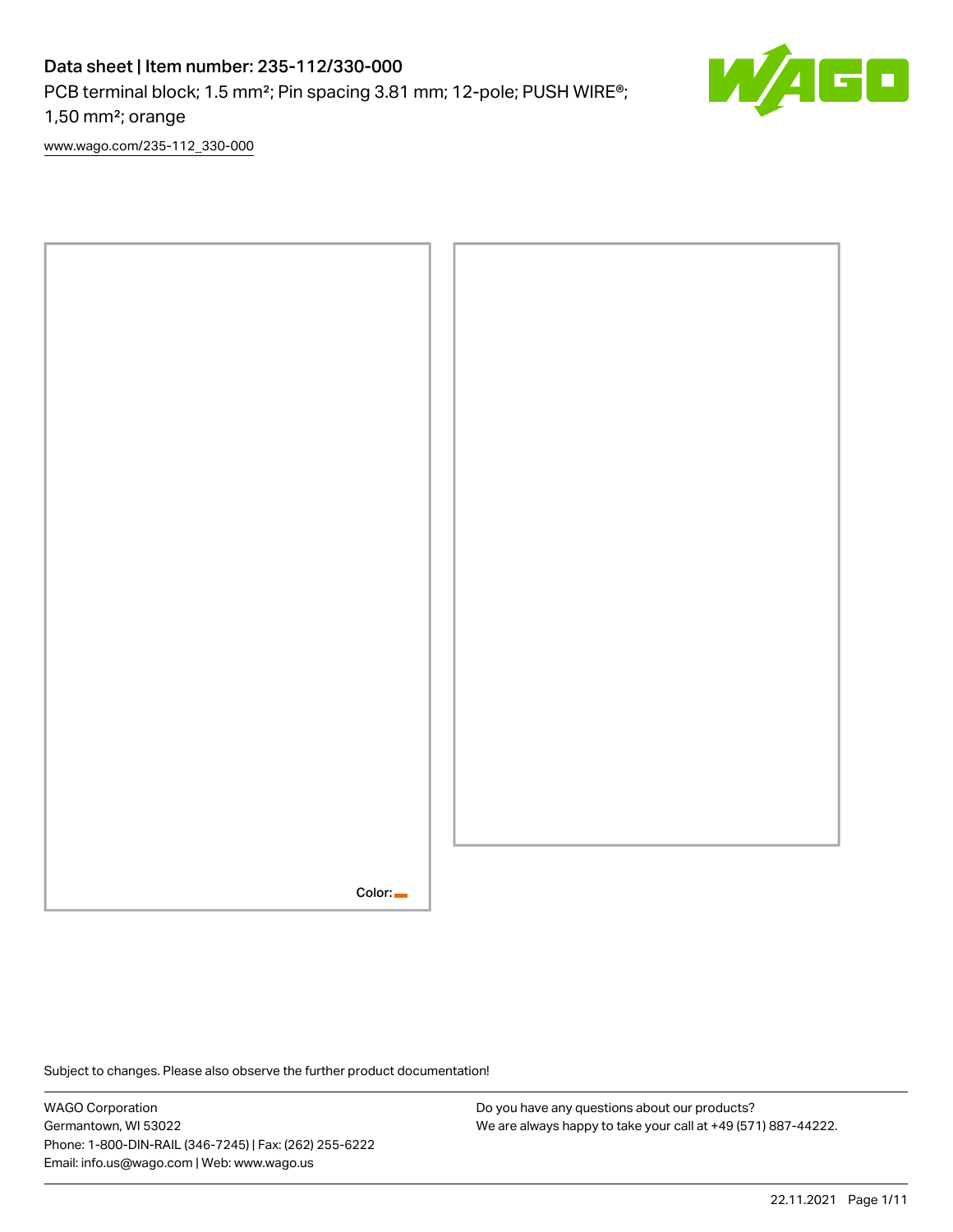

Dimensions in mm

 $L =$  (pole no. x pin spacing) + 1.5 mm

#### Item description

- $\blacksquare$  Low-profile terminal strips with screwdriver-actuated PUSH WIRE<sup>®</sup> termination
- **Push-in termination of solid conductors**
- $\blacksquare$ Double solder pins for high mechanical stability
- П Conductor removal via screwdriver (2.5 mm blade width)

Subject to changes. Please also observe the further product documentation!

WAGO Corporation Germantown, WI 53022 Phone: 1-800-DIN-RAIL (346-7245) | Fax: (262) 255-6222 Email: info.us@wago.com | Web: www.wago.us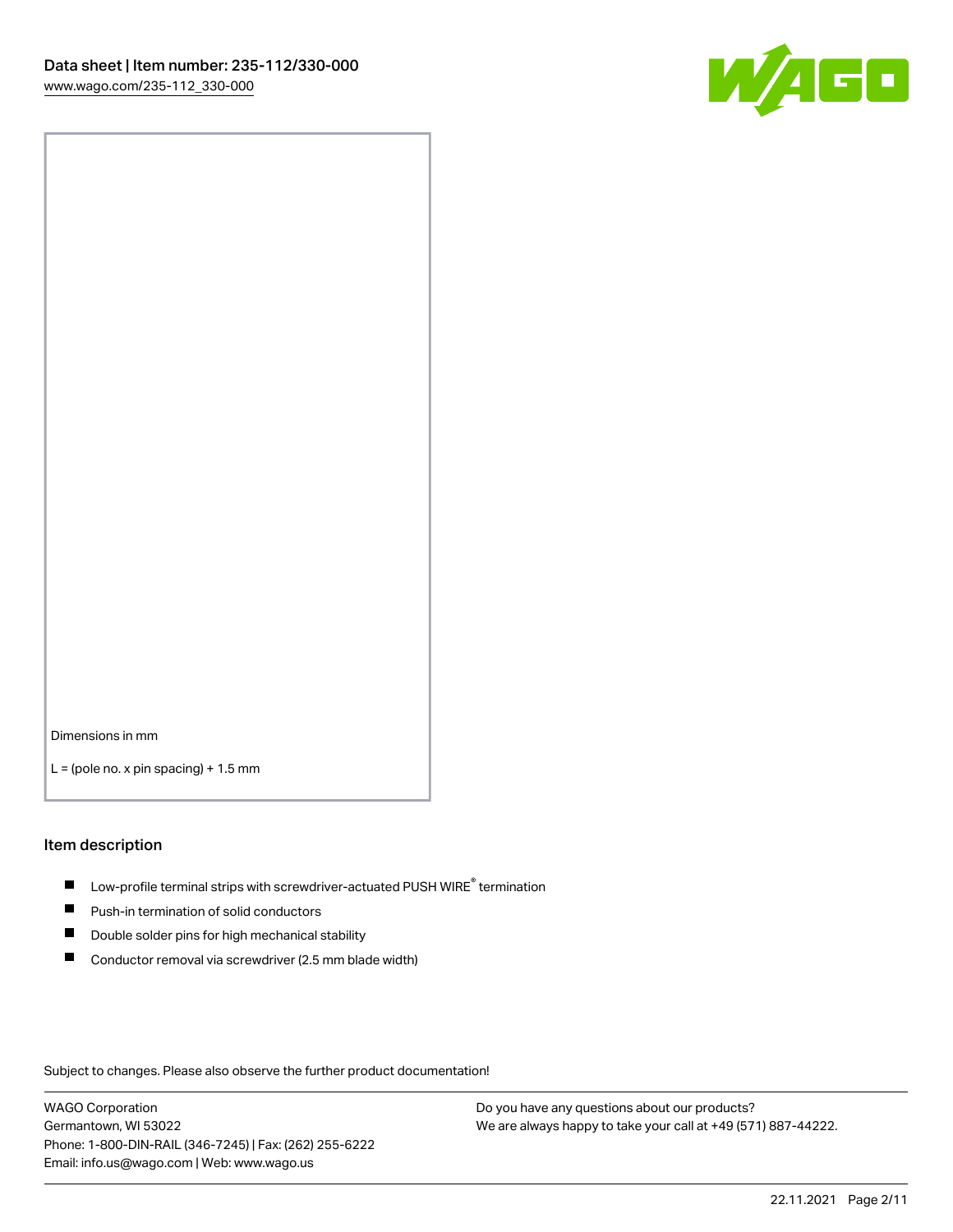

## Data Notes

| Other pole numbers                                               |
|------------------------------------------------------------------|
| Other colors                                                     |
| Mixed-color PCB connector strips                                 |
| Direct marking                                                   |
| Other versions (or variants) can be requested from WAGO Sales or |
| configured at https://configurator.wago.com/                     |
|                                                                  |

# Electrical data

## IEC Approvals

| Ratings per                 | IEC/EN 60664-1                                                        |
|-----------------------------|-----------------------------------------------------------------------|
| Rated voltage (III / 3)     | 200 V                                                                 |
| Rated surge voltage (III/3) | 4 <sub>k</sub> V                                                      |
| Rated voltage (III/2)       | 320 V                                                                 |
| Rated surge voltage (III/2) | 4 <sub>k</sub> V                                                      |
| Nominal voltage (II/2)      | 500 V                                                                 |
| Rated surge voltage (II/2)  | 4 <sub>k</sub> V                                                      |
| Rated current               | 17.5A                                                                 |
| Legend (ratings)            | $(III / 2)$ $\triangle$ Overvoltage category III / Pollution degree 2 |

## UL Approvals

| Approvals per                  | UL 1059 |
|--------------------------------|---------|
| Rated voltage UL (Use Group B) | 300 V   |
| Rated current UL (Use Group B) | 10 A    |
| Rated voltage UL (Use Group D) | 300 V   |
| Rated current UL (Use Group D) | 10 A    |

## CSA Approvals

| Rated voltage CSA (Use Group B) | 300 V |
|---------------------------------|-------|
| Rated current CSA (Use Group B) |       |

## Connection data

| Total number of connection points |  |
|-----------------------------------|--|
| Total number of potentials        |  |

Subject to changes. Please also observe the further product documentation!

| <b>WAGO Corporation</b>                                | Do you have any questions about our products?                 |
|--------------------------------------------------------|---------------------------------------------------------------|
| Germantown, WI 53022                                   | We are always happy to take your call at +49 (571) 887-44222. |
| Phone: 1-800-DIN-RAIL (346-7245)   Fax: (262) 255-6222 |                                                               |
| Email: info.us@wago.com   Web: www.wago.us             |                                                               |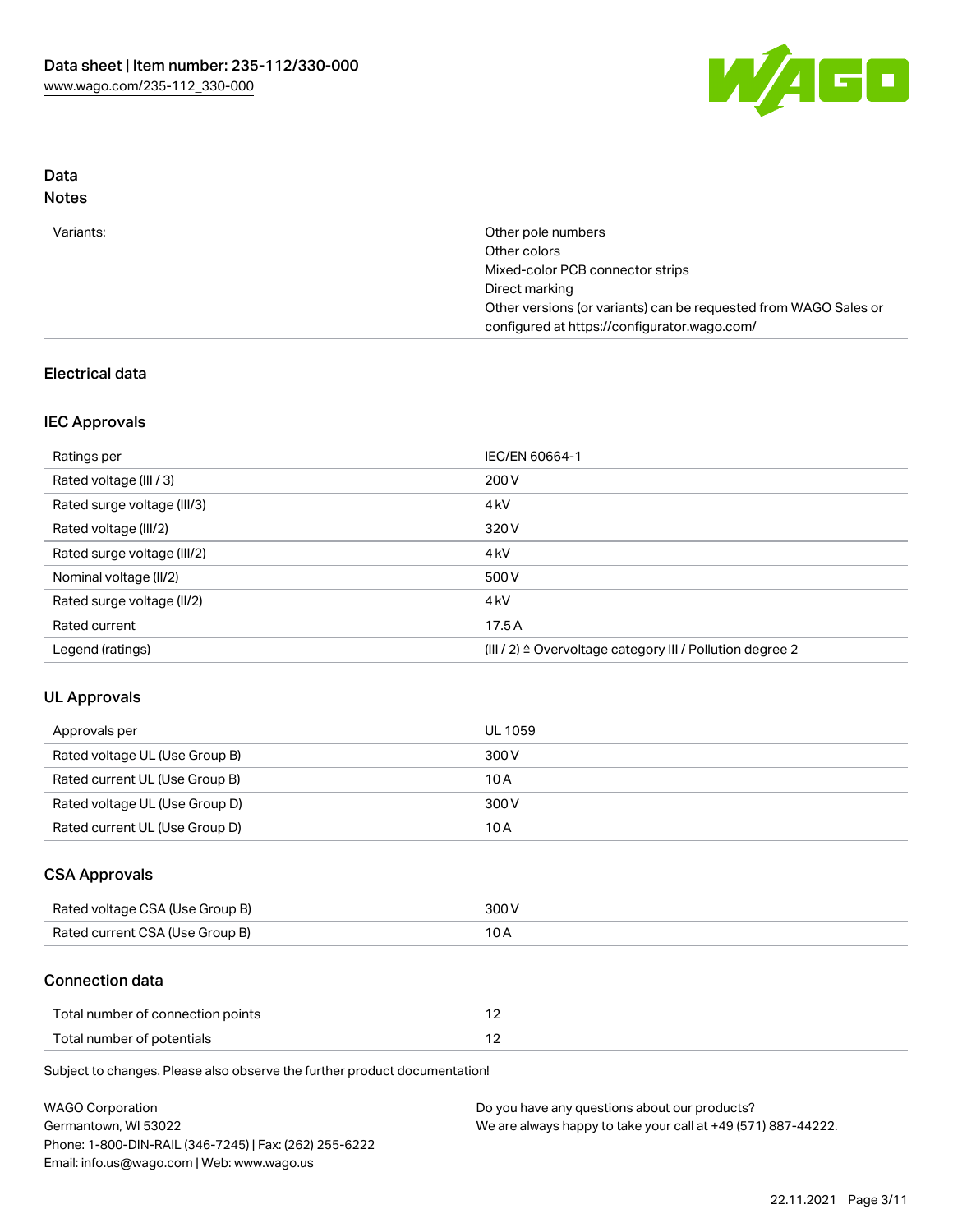

| Number of connection types |  |
|----------------------------|--|
| Number of levels           |  |

#### Connection 1

#### Connection technology PUSH WIRE®

|                                                   | <b>PUSH WIRE</b>                      |
|---------------------------------------------------|---------------------------------------|
| Actuation type                                    | Operating tool                        |
| Solid conductor                                   | $0.51.5$ mm <sup>2</sup> / 20  16 AWG |
| Fine-stranded conductor; with insulated ferrule   | $0.250.75$ mm <sup>2</sup>            |
| Fine-stranded conductor; with uninsulated ferrule | $0.250.75$ mm <sup>2</sup>            |
| Strip length                                      | $910$ mm / 0.35  0.39 inch            |
| Conductor connection direction to PCB             | 0°                                    |
| Number of poles                                   | 12                                    |
|                                                   |                                       |

# Physical data

| Pin spacing                          | 3.81 mm / 0.15 inch   |
|--------------------------------------|-----------------------|
| Width                                | 47.22 mm / 1.859 inch |
| Height                               | 12.8 mm / 0.504 inch  |
| Height from the surface              | 9.2 mm / 0.362 inch   |
| Depth                                | 12.5 mm / 0.492 inch  |
| Solder pin length                    | 3.6 <sub>mm</sub>     |
| Solder pin dimensions                | $0.8 \times 0.4$ mm   |
| Drilled hole diameter with tolerance | $1^{(+0.1)}$ mm       |

# PCB contact

| <b>PCB Contact</b>                  | THT                                      |
|-------------------------------------|------------------------------------------|
| Solder pin arrangement              | over the entire terminal strip (in-line) |
| Number of solder pins per potential |                                          |

# Material data

| Color                       | orange                                |
|-----------------------------|---------------------------------------|
| Material group              |                                       |
| Insulation material         | Polyamide (PA66)                      |
| Flammability class per UL94 | V0                                    |
| Clamping spring material    | Chrome nickel spring steel (CrNi)     |
| Contact material            | Electrolytic copper $(E_{\text{Cl}})$ |

Subject to changes. Please also observe the further product documentation!

| <b>WAGO Corporation</b>                                | Do you have any questions about our products?                 |
|--------------------------------------------------------|---------------------------------------------------------------|
| Germantown, WI 53022                                   | We are always happy to take your call at +49 (571) 887-44222. |
| Phone: 1-800-DIN-RAIL (346-7245)   Fax: (262) 255-6222 |                                                               |
| Email: info.us@wago.com   Web: www.wago.us             |                                                               |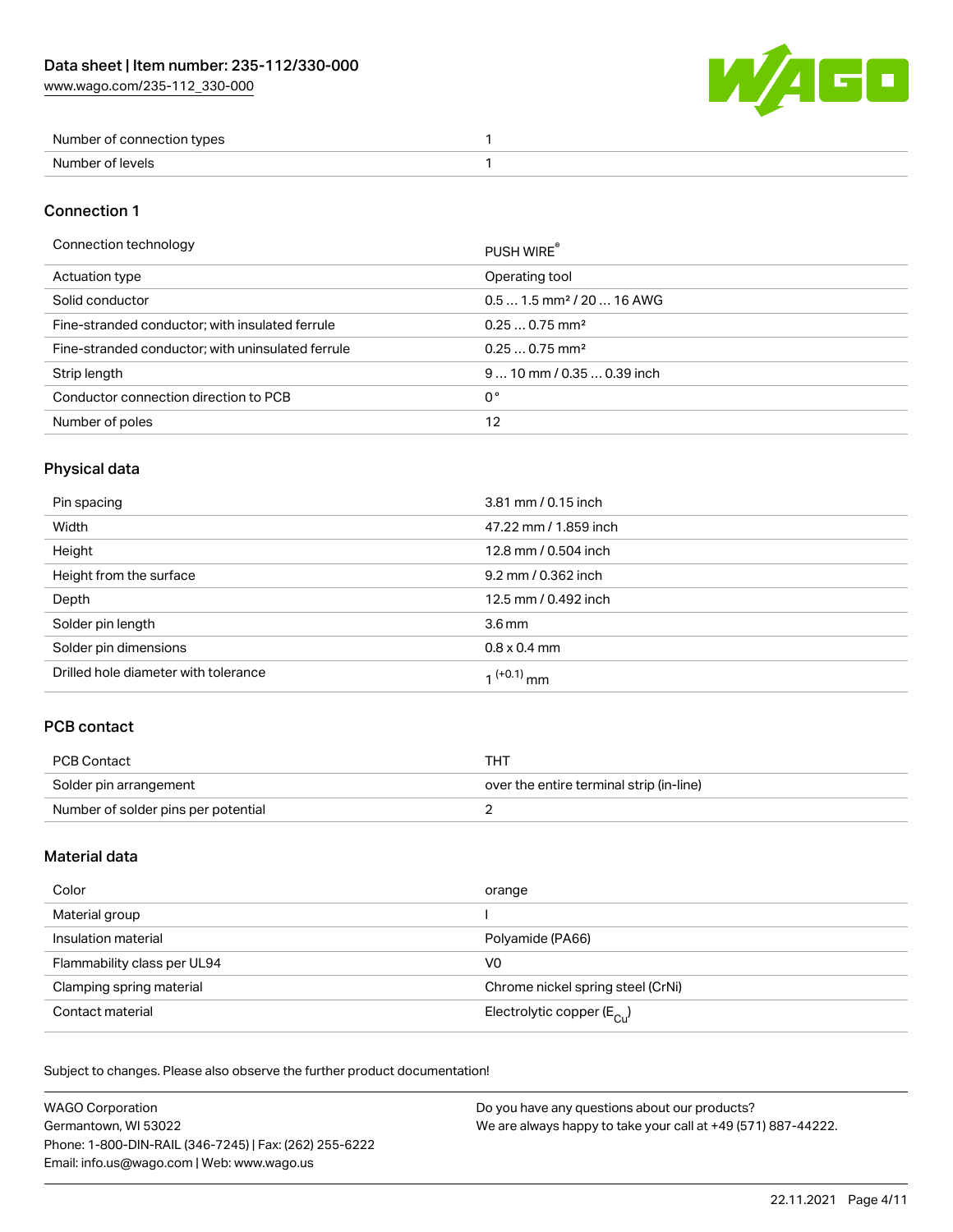[www.wago.com/235-112\\_330-000](http://www.wago.com/235-112_330-000)



| Contact plating | tin-plated |
|-----------------|------------|
| Fire load       | $0.1$ MJ   |
| Weight          | 6.4 g      |

#### Environmental requirements

Limit temperature range  $-60...+105$  °C

#### Commercial data

| <b>Product Group</b>  | 4 (Printed Circuit) |
|-----------------------|---------------------|
| PU (SPU)              | 100 (25) Stück      |
| Packaging type        | box                 |
| Country of origin     | <b>CH</b>           |
| <b>GTIN</b>           | 4044918829021       |
| Customs tariff number | 85369010000         |

## Approvals / Certificates

## Country specific Approvals

| Logo | Approval                                            | <b>Additional Approval Text</b> | Certificate<br>name       |
|------|-----------------------------------------------------|---------------------------------|---------------------------|
| KEMA | <b>CCA</b><br>DEKRA Certification B.V.              | EN 60947                        | 2149549.02                |
|      | <b>CCA</b><br>DEKRA Certification B.V.              | EN 60947                        | NTR NL-<br>7144           |
|      | <b>CCA</b><br>DEKRA Certification B.V.              | EN 60998                        | NTR <sub>NL</sub><br>6919 |
|      | <b>CCA</b><br>DEKRA Certification B.V.              | EN 60947-7-4                    | NTR NL-<br>7774           |
|      | <b>VDE</b><br>VDE Prüf- und Zertifizierungsinstitut | EN 60947                        | 40029328                  |

Subject to changes. Please also observe the further product documentation!

WAGO Corporation Germantown, WI 53022 Phone: 1-800-DIN-RAIL (346-7245) | Fax: (262) 255-6222 Email: info.us@wago.com | Web: www.wago.us Do you have any questions about our products? We are always happy to take your call at +49 (571) 887-44222.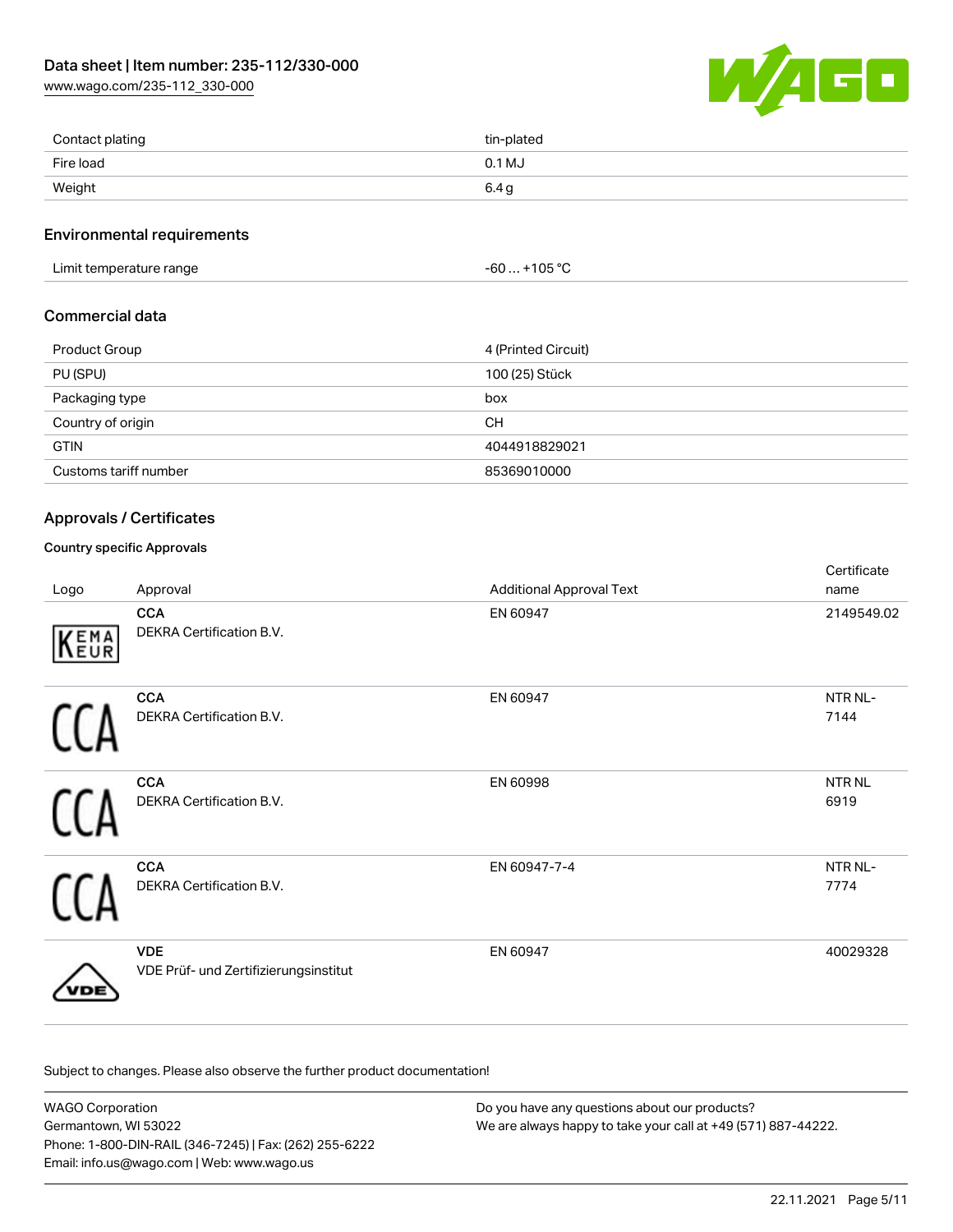

#### Ship Approvals

| Logo       | Approval                                  | <b>Additional Approval Text</b> | Certificate<br>name               |
|------------|-------------------------------------------|---------------------------------|-----------------------------------|
| <b>ABS</b> | <b>ABS</b><br>American Bureau of Shipping |                                 | $19-$<br>HG1869876-<br><b>PDA</b> |
|            | <b>DNV GL</b>                             | $\overline{\phantom{0}}$        | TAE000016Z                        |
|            | Det Norske Veritas, Germanischer Lloyd    |                                 |                                   |
|            |                                           |                                 |                                   |

## Optional accessories

## Ferrules **Ferrule**

|    | Item no.: 216-101                                                                                  | www.wago.com/216-101                                          |
|----|----------------------------------------------------------------------------------------------------|---------------------------------------------------------------|
|    | Ferrule; Sleeve for 0.5 mm <sup>2</sup> / AWG 22; uninsulated; electro-tin plated; silver-colored  |                                                               |
|    | Item no.: 216-104                                                                                  | www.wago.com/216-104                                          |
|    | Ferrule; Sleeve for 1.5 mm <sup>2</sup> / AWG 16; uninsulated; electro-tin plated; silver-colored  |                                                               |
|    | Item no.: 216-106                                                                                  | www.wago.com/216-106                                          |
|    | Ferrule; Sleeve for 2.5 mm <sup>2</sup> / AWG 14; uninsulated; electro-tin plated; silver-colored  |                                                               |
|    | Item no.: 216-107                                                                                  |                                                               |
|    | Ferrule; Sleeve for 4 mm <sup>2</sup> / AWG 12; uninsulated; electro-tin plated                    | www.wago.com/216-107                                          |
| ſ  | Item no.: 216-108                                                                                  |                                                               |
|    | Ferrule; Sleeve for 6 mm <sup>2</sup> / AWG 10; uninsulated; electro-tin plated; silver-colored    | www.wago.com/216-108                                          |
|    | Item no.: 216-109                                                                                  |                                                               |
|    | Ferrule; Sleeve for 10 mm <sup>2</sup> / AWG 8; uninsulated; electro-tin plated                    | www.wago.com/216-109                                          |
|    | Item no.: 216-102                                                                                  |                                                               |
|    | Ferrule; Sleeve for 0.75 mm <sup>2</sup> / AWG 20; uninsulated; electro-tin plated; silver-colored | www.wago.com/216-102                                          |
|    | Item no.: 216-103                                                                                  |                                                               |
|    | Ferrule; Sleeve for 1 mm <sup>2</sup> / AWG 18; uninsulated; electro-tin plated                    | www.wago.com/216-103                                          |
| I  | Item no.: 216-110                                                                                  |                                                               |
|    | Ferrule; Sleeve for 16 mm <sup>2</sup> / AWG 6; uninsulated; electro-tin plated; metallic brown    | www.wago.com/216-110                                          |
| ī. | Item no.: 216-123                                                                                  |                                                               |
|    | Ferrule; Sleeve for 1 mm <sup>2</sup> / AWG 18; uninsulated; electro-tin plated; silver-colored    | www.wago.com/216-123                                          |
| i. | Item no.: 216-122                                                                                  |                                                               |
|    | Ferrule; Sleeve for 0.75 mm <sup>2</sup> / AWG 20; uninsulated; electro-tin plated; silver-colored | www.wago.com/216-122                                          |
|    | Item no.: 216-124                                                                                  |                                                               |
|    | Ferrule; Sleeve for 1.5 mm <sup>2</sup> / AWG 16; uninsulated; electro-tin plated                  | www.wago.com/216-124                                          |
|    | Subject to changes. Please also observe the further product documentation!                         |                                                               |
|    | <b>WAGO Corporation</b>                                                                            | Do you have any questions about our products?                 |
|    | Germantown, WI 53022                                                                               | We are always hanny to take your call at $+49(571)$ 887-44222 |

Germantown, WI 53022 Phone: 1-800-DIN-RAIL (346-7245) | Fax: (262) 255-6222 Email: info.us@wago.com | Web: www.wago.us

ays happy to take your call at +49 (571) 88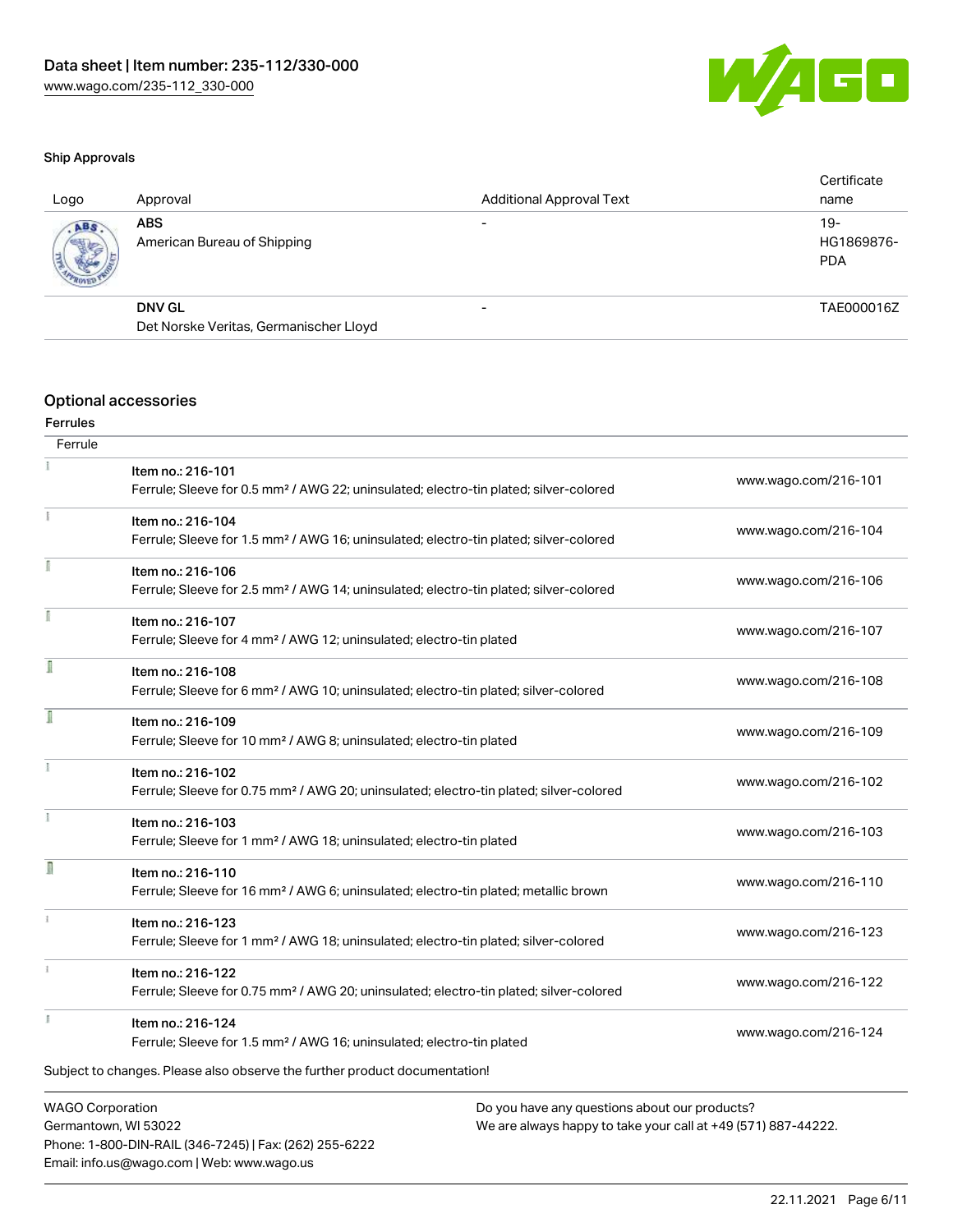[www.wago.com/235-112\\_330-000](http://www.wago.com/235-112_330-000)



|    | Item no.: 216-142<br>Ferrule; Sleeve for 0.75 mm <sup>2</sup> / 18 AWG; uninsulated; electro-tin plated; electrolytic copper; gastight<br>crimped; acc. to DIN 46228, Part 1/08.92                         | www.wago.com/216-142 |
|----|------------------------------------------------------------------------------------------------------------------------------------------------------------------------------------------------------------|----------------------|
|    | Item no.: 216-132<br>Ferrule; Sleeve for 0.34 mm <sup>2</sup> / AWG 24; uninsulated; electro-tin plated                                                                                                    | www.wago.com/216-132 |
|    | Item no.: 216-121<br>Ferrule; Sleeve for 0.5 mm <sup>2</sup> / AWG 22; uninsulated; electro-tin plated; silver-colored                                                                                     | www.wago.com/216-121 |
|    | Item no.: 216-143<br>Ferrule; Sleeve for 1 mm <sup>2</sup> / AWG 18; uninsulated; electro-tin plated; electrolytic copper; gastight<br>crimped; acc. to DIN 46228, Part 1/08.92                            | www.wago.com/216-143 |
|    | Item no.: 216-131<br>Ferrule; Sleeve for 0.25 mm <sup>2</sup> / AWG 24; uninsulated; electro-tin plated; silver-colored                                                                                    | www.wago.com/216-131 |
|    | Item no.: 216-141<br>Ferrule; Sleeve for 0.5 mm <sup>2</sup> / 20 AWG; uninsulated; electro-tin plated; electrolytic copper; gastight<br>crimped; acc. to DIN 46228, Part 1/08.92                          | www.wago.com/216-141 |
| J. | Item no.: 216-152<br>Ferrule; Sleeve for 0.34 mm <sup>2</sup> / AWG 24; uninsulated; electro-tin plated                                                                                                    | www.wago.com/216-152 |
|    | Item no.: 216-203<br>Ferrule; Sleeve for 1 mm <sup>2</sup> / AWG 18; insulated; electro-tin plated; red                                                                                                    | www.wago.com/216-203 |
| n  | Item no.: 216-206<br>Ferrule; Sleeve for 2.5 mm <sup>2</sup> / AWG 14; insulated; electro-tin plated; blue                                                                                                 | www.wago.com/216-206 |
|    | Item no.: 216-207<br>Ferrule; Sleeve for 4 mm <sup>2</sup> / AWG 12; insulated; electro-tin plated; gray                                                                                                   | www.wago.com/216-207 |
|    | Item no.: 216-202<br>Ferrule; Sleeve for 0.75 mm <sup>2</sup> / 18 AWG; insulated; electro-tin plated; gray                                                                                                | www.wago.com/216-202 |
|    | Item no.: 216-151<br>Ferrule; Sleeve for 0.25 mm <sup>2</sup> / AWG 24; uninsulated; electro-tin plated                                                                                                    | www.wago.com/216-151 |
| 1  | Item no.: 216-204<br>Ferrule; Sleeve for 1.5 mm <sup>2</sup> / AWG 16; insulated; electro-tin plated; black                                                                                                | www.wago.com/216-204 |
|    | Item no.: 216-209<br>Ferrule; Sleeve for 10 mm <sup>2</sup> / AWG 8; insulated; electro-tin plated; red                                                                                                    | www.wago.com/216-209 |
|    | Item no.: 216-205<br>Ferrule; Sleeve for 2.08 mm <sup>2</sup> / AWG 14; insulated; electro-tin plated; yellow                                                                                              | www.wago.com/216-205 |
|    | Item no.: 216-144<br>Ferrule; Sleeve for 1.5 mm <sup>2</sup> / AWG 16; uninsulated; electro-tin plated; electrolytic copper; gastight<br>crimped; acc. to DIN 46228, Part 1/08.92; silver-colored          | www.wago.com/216-144 |
|    | Item no.: 216-208<br>Ferrule; Sleeve for 6 mm <sup>2</sup> / AWG 10; insulated; electro-tin plated; electrolytic copper; gastight crimped; www.wago.com/216-208<br>acc. to DIN 46228, Part 4/09.90; yellow |                      |

Subject to changes. Please also observe the further product documentation!

WAGO Corporation Germantown, WI 53022 Phone: 1-800-DIN-RAIL (346-7245) | Fax: (262) 255-6222 Email: info.us@wago.com | Web: www.wago.us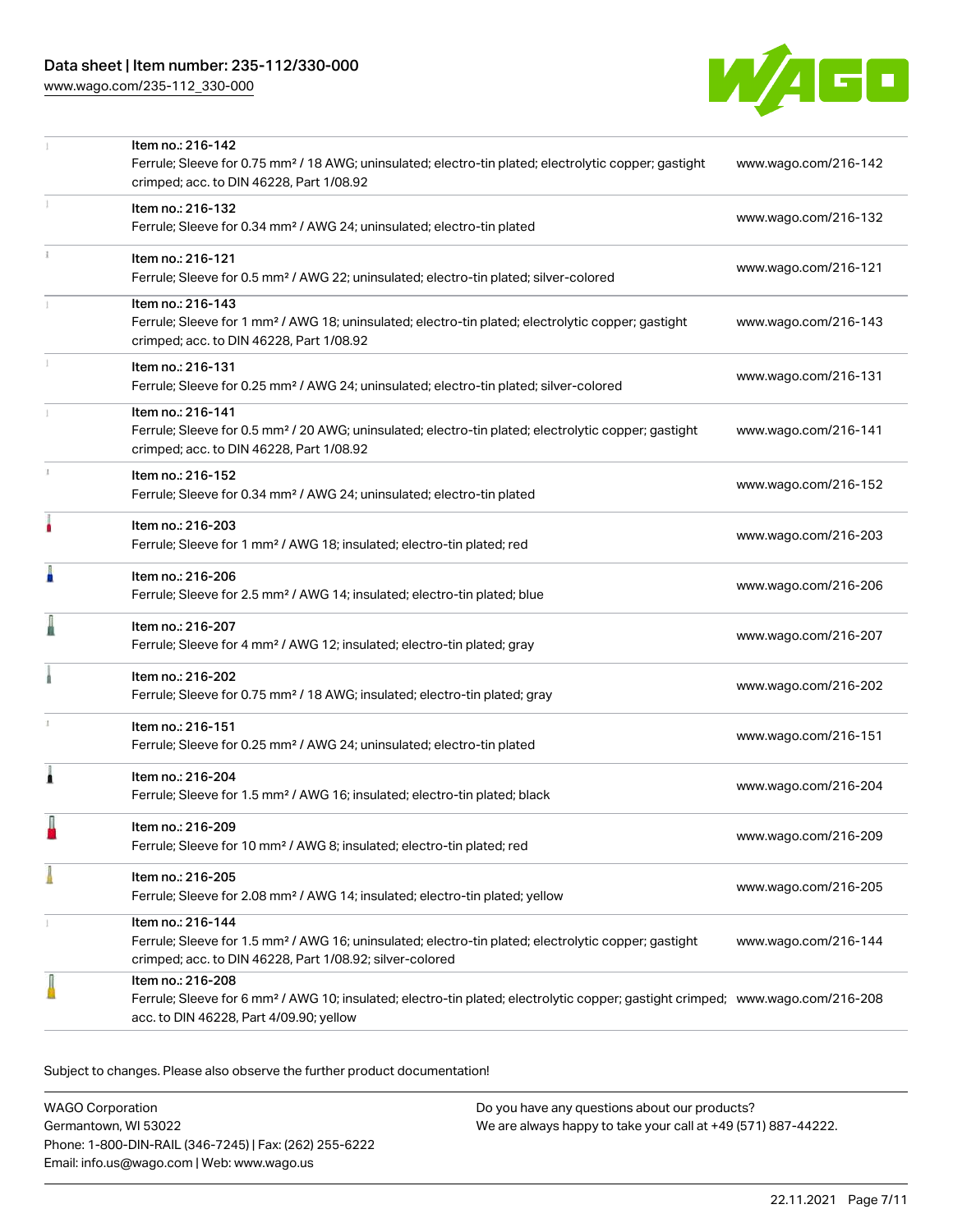# Data sheet | Item number: 235-112/330-000

[www.wago.com/235-112\\_330-000](http://www.wago.com/235-112_330-000)



|   | Item no.: 216-201<br>Ferrule; Sleeve for 0.5 mm <sup>2</sup> / 20 AWG; insulated; electro-tin plated; white                                                                                              | www.wago.com/216-201 |
|---|----------------------------------------------------------------------------------------------------------------------------------------------------------------------------------------------------------|----------------------|
|   | Item no.: 216-223<br>Ferrule; Sleeve for 1 mm <sup>2</sup> / AWG 18; insulated; electro-tin plated; red                                                                                                  | www.wago.com/216-223 |
|   | Item no.: 216-210<br>Ferrule; Sleeve for 16 mm <sup>2</sup> / AWG 6; insulated; electro-tin plated; electrolytic copper; gastight crimped; www.wago.com/216-210<br>acc. to DIN 46228, Part 4/09.90; blue |                      |
|   | Item no.: 216-241<br>Ferrule; Sleeve for 0.5 mm <sup>2</sup> / 20 AWG; insulated; electro-tin plated; electrolytic copper; gastight<br>crimped; acc. to DIN 46228, Part 4/09.90; white                   | www.wago.com/216-241 |
|   | Item no.: 216-242<br>Ferrule; Sleeve for 0.75 mm <sup>2</sup> / 18 AWG; insulated; electro-tin plated; electrolytic copper; gastight<br>crimped; acc. to DIN 46228, Part 4/09.90; gray                   | www.wago.com/216-242 |
|   | Item no.: 216-222<br>Ferrule; Sleeve for 0.75 mm <sup>2</sup> / 18 AWG; insulated; electro-tin plated; gray                                                                                              | www.wago.com/216-222 |
|   | Item no.: 216-221<br>Ferrule; Sleeve for 0.5 mm <sup>2</sup> / 20 AWG; insulated; electro-tin plated; white                                                                                              | www.wago.com/216-221 |
| Â | Item no.: 216-224<br>Ferrule; Sleeve for 1.5 mm <sup>2</sup> / AWG 16; insulated; electro-tin plated; black                                                                                              | www.wago.com/216-224 |
|   | Item no.: 216-243<br>Ferrule; Sleeve for 1 mm <sup>2</sup> / AWG 18; insulated; electro-tin plated; electrolytic copper; gastight crimped; www.wago.com/216-243<br>acc. to DIN 46228, Part 4/09.90; red  |                      |
| 1 | Item no.: 216-244<br>Ferrule; Sleeve for 1.5 mm <sup>2</sup> / AWG 16; insulated; electro-tin plated; electrolytic copper; gastight<br>crimped; acc. to DIN 46228, Part 4/09.90; black                   | www.wago.com/216-244 |
|   | Item no.: 216-263<br>Ferrule; Sleeve for 1 mm <sup>2</sup> / AWG 18; insulated; electro-tin plated; electrolytic copper; gastight crimped; www.wago.com/216-263<br>acc. to DIN 46228, Part 4/09.90; red  |                      |
| Å | Item no.: 216-246<br>Ferrule; Sleeve for 2.5 mm <sup>2</sup> / AWG 14; insulated; electro-tin plated; electrolytic copper; gastight<br>crimped; acc. to DIN 46228, Part 4/09.90; blue                    | www.wago.com/216-246 |
| A | Item no.: 216-266<br>Ferrule; Sleeve for 2.5 mm <sup>2</sup> / AWG 14; insulated; electro-tin plated; electrolytic copper; gastight<br>crimped; acc. to DIN 46228, Part 4/09.90; blue                    | www.wago.com/216-266 |
| 1 | Item no.: 216-264<br>Ferrule; Sleeve for 1.5 mm <sup>2</sup> / AWG 16; insulated; electro-tin plated; electrolytic copper; gastight<br>crimped; acc. to DIN 46228, Part 4/09.90; black                   | www.wago.com/216-264 |
| 1 | Item no.: 216-284<br>Ferrule; Sleeve for 1.5 mm <sup>2</sup> / AWG 16; insulated; electro-tin plated; electrolytic copper; gastight<br>crimped; acc. to DIN 46228, Part 4/09.90; black                   | www.wago.com/216-284 |
| Å | Item no.: 216-286<br>Ferrule; Sleeve for 2.5 mm <sup>2</sup> / AWG 14; insulated; electro-tin plated; electrolytic copper; gastight<br>crimped; acc. to DIN 46228, Part 4/09.90; blue                    | www.wago.com/216-286 |
|   | Item no.: 216-287<br>Ferrule; Sleeve for 4 mm <sup>2</sup> / AWG 12; insulated; electro-tin plated; electrolytic copper; gastight crimped; www.wago.com/216-287                                          |                      |
|   | Subject to changes. Please also observe the further product documentation!                                                                                                                               |                      |

WAGO Corporation Germantown, WI 53022 Phone: 1-800-DIN-RAIL (346-7245) | Fax: (262) 255-6222 Email: info.us@wago.com | Web: www.wago.us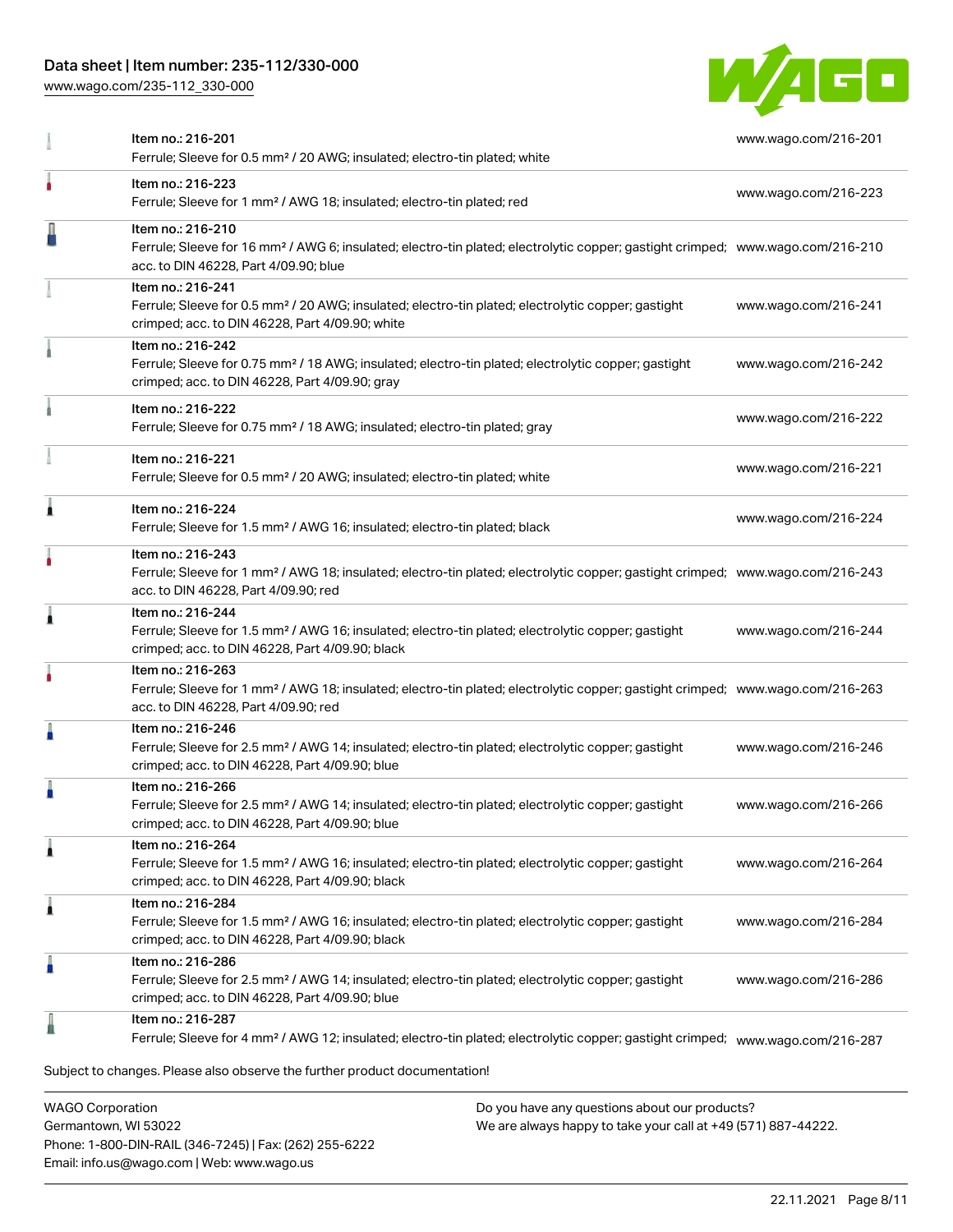[www.wago.com/235-112\\_330-000](http://www.wago.com/235-112_330-000)



acc. to DIN 46228, Part 4/09.90; gray

| Item no.: 216-262                                                                                                                          |                      |  |
|--------------------------------------------------------------------------------------------------------------------------------------------|----------------------|--|
| Ferrule; Sleeve for 0.75 mm <sup>2</sup> / 18 AWG; insulated; electro-tin plated; electrolytic copper; gastight                            | www.wago.com/216-262 |  |
| crimped; acc. to DIN 46228, Part 4/09.90; gray                                                                                             |                      |  |
| Item no.: 216-288                                                                                                                          |                      |  |
| Ferrule; Sleeve for 6 mm <sup>2</sup> / AWG 10; insulated; electro-tin plated; electrolytic copper; gastight crimped; www.wago.com/216-288 |                      |  |
| acc. to DIN 46228, Part 4/09.90; yellow                                                                                                    |                      |  |
| Item no.: 216-289                                                                                                                          |                      |  |
| Ferrule; Sleeve for 10 mm <sup>2</sup> / AWG 8; insulated; electro-tin plated; electrolytic copper; gastight crimped; www.wago.com/216-289 |                      |  |
| acc. to DIN 46228, Part 4/09.90; red                                                                                                       |                      |  |
| Item no.: 216-301                                                                                                                          |                      |  |
| Ferrule; Sleeve for 0.25 mm <sup>2</sup> / AWG 24; insulated; electro-tin plated; yellow                                                   | www.wago.com/216-301 |  |
| Item no.: 216-321                                                                                                                          |                      |  |
| Ferrule; Sleeve for 0.25 mm <sup>2</sup> / AWG 24; insulated; electro-tin plated; yellow                                                   | www.wago.com/216-321 |  |
| Item no.: 216-322                                                                                                                          |                      |  |
| Ferrule; Sleeve for 0.34 mm <sup>2</sup> / 22 AWG; insulated; electro-tin plated; green                                                    | www.wago.com/216-322 |  |
| Item no.: 216-267                                                                                                                          |                      |  |
| Ferrule; Sleeve for 4 mm <sup>2</sup> / AWG 12; insulated; electro-tin plated; electrolytic copper; gastight crimped; www.wago.com/216-267 |                      |  |
| acc. to DIN 46228, Part 4/09.90; gray                                                                                                      |                      |  |
| Item no.: 216-302                                                                                                                          |                      |  |
| Ferrule; Sleeve for 0.34 mm <sup>2</sup> / 22 AWG; insulated; electro-tin plated; light turquoise                                          | www.wago.com/216-302 |  |

# **Downloads**

Documentation

#### Additional Information

| Technical explanations | 2019 Apr 3 | pdf    | Download |
|------------------------|------------|--------|----------|
|                        |            | 2.0 MB |          |

#### Installation Notes

Subject to changes. Please also observe the further product documentation!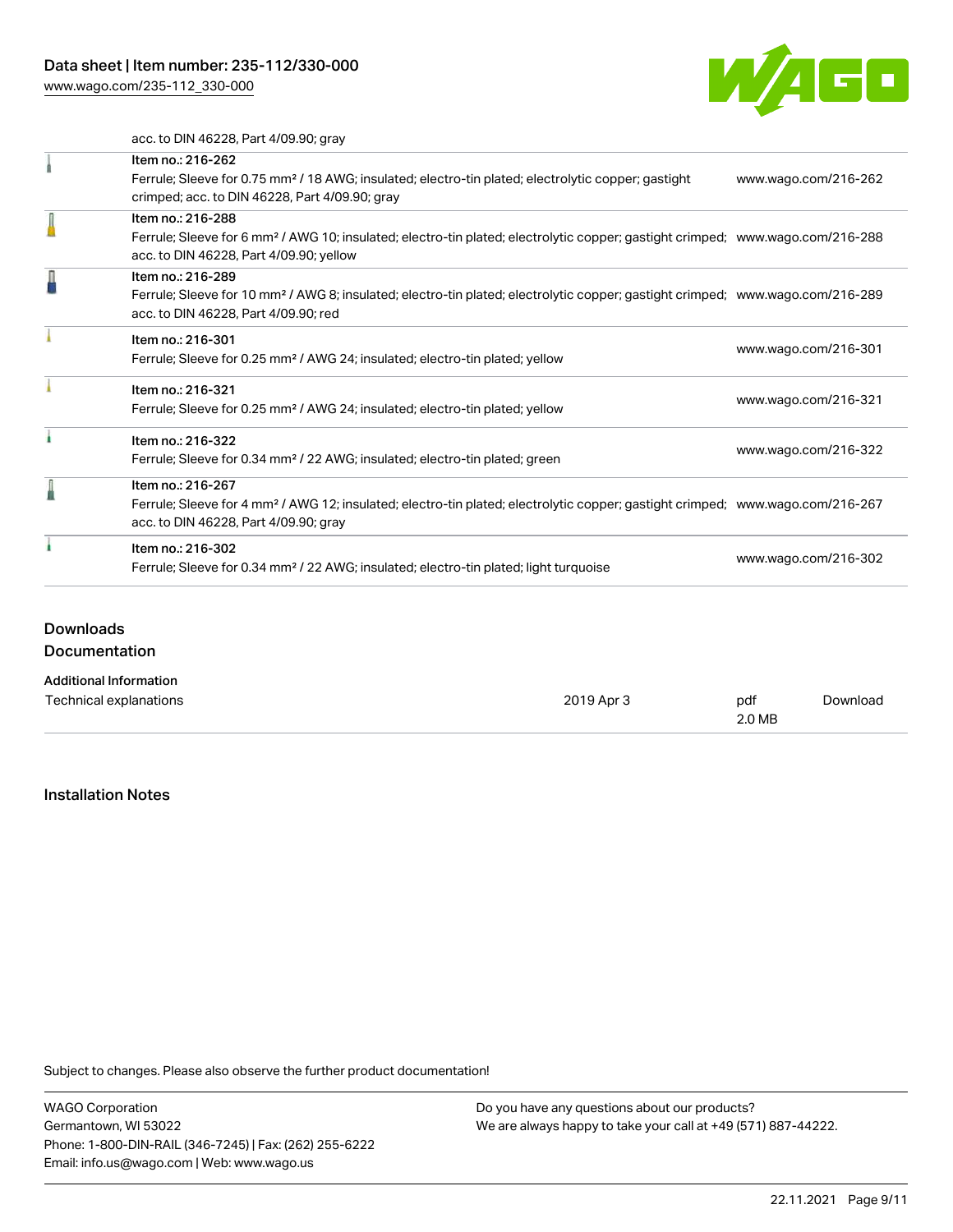



Inserting a solid conductor via push-in termination.

#### Conductor removal



Removing a conductor via screwdriver (2.5 mm blade width).

#### Conductor termination



Inserting a solid conductor via push-in termination.

#### Conductor removal

Subject to changes. Please also observe the further product documentation!

WAGO Corporation Germantown, WI 53022 Phone: 1-800-DIN-RAIL (346-7245) | Fax: (262) 255-6222 Email: info.us@wago.com | Web: www.wago.us